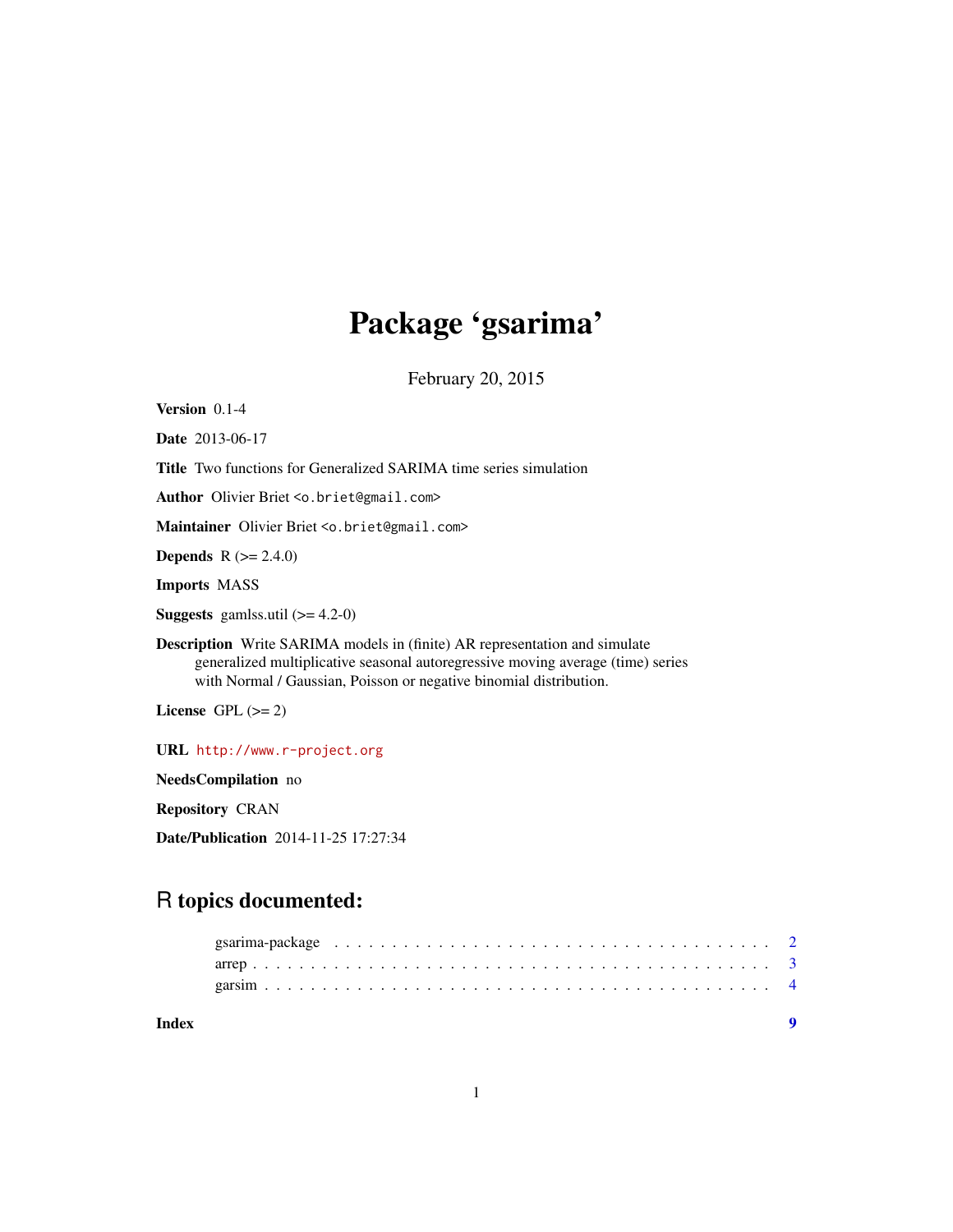<span id="page-1-0"></span>

#### Description

Write SARIMA models in (finite) AR representation and simulate generalized multiplicative seasonal autoregressive moving average (time) series

#### Details

| Package:  | gsarima    |
|-----------|------------|
| Type:     | Package    |
| Version:  | $0.1 - 4$  |
| Date:     | 2013-06-17 |
| License:  | $GPL (=2)$ |
| LazyLoad: | yes        |

Use arrep() for converting the SARIMA function into AR representation, and use garsim() to simulate.

#### Author(s)

Olivier Briet <o.briet@gmail.com>

Maintainer: Olivier Briet <o.briet@gmail.com>

#### References

Briet, OJT, Amerasinghe PH, Vounatsou P: Generalized seasonal autoregressive integrated moving average models for count data with application to malaria time series with low case numbers. PLoS ONE, 2013, 8(6): e65761. doi:10.1371/journal.pone.0065761 [http://dx.plos.org/10.1371/](http://dx.plos.org/10.1371/journal.pone.0065761) [journal.pone.0065761](http://dx.plos.org/10.1371/journal.pone.0065761) If you use the gsarima package, please cite the above reference.

Brandt PT, Williams JT: A linear Poisson autoregressive model: The PAR(p). Political Analysis 2001, 9.

Benjamin MA, Rigby RA, Stasinopoulos DM: Generalized Autoregressive Moving Average Models. Journal of the American Statistical Association 2003, 98:214-223.

Zeger SL, Qaqish B: Markov regression models for time series: a quasi-likelihood approach. Biometrics 1988, 44:1019-1031

Grunwald G, Hyndman R, Tedesco L, Tweedie R: Non-Gaussian conditional linear AR(1) models. Australian & New Zealand Journal of Statistics 2000, 42:479-495.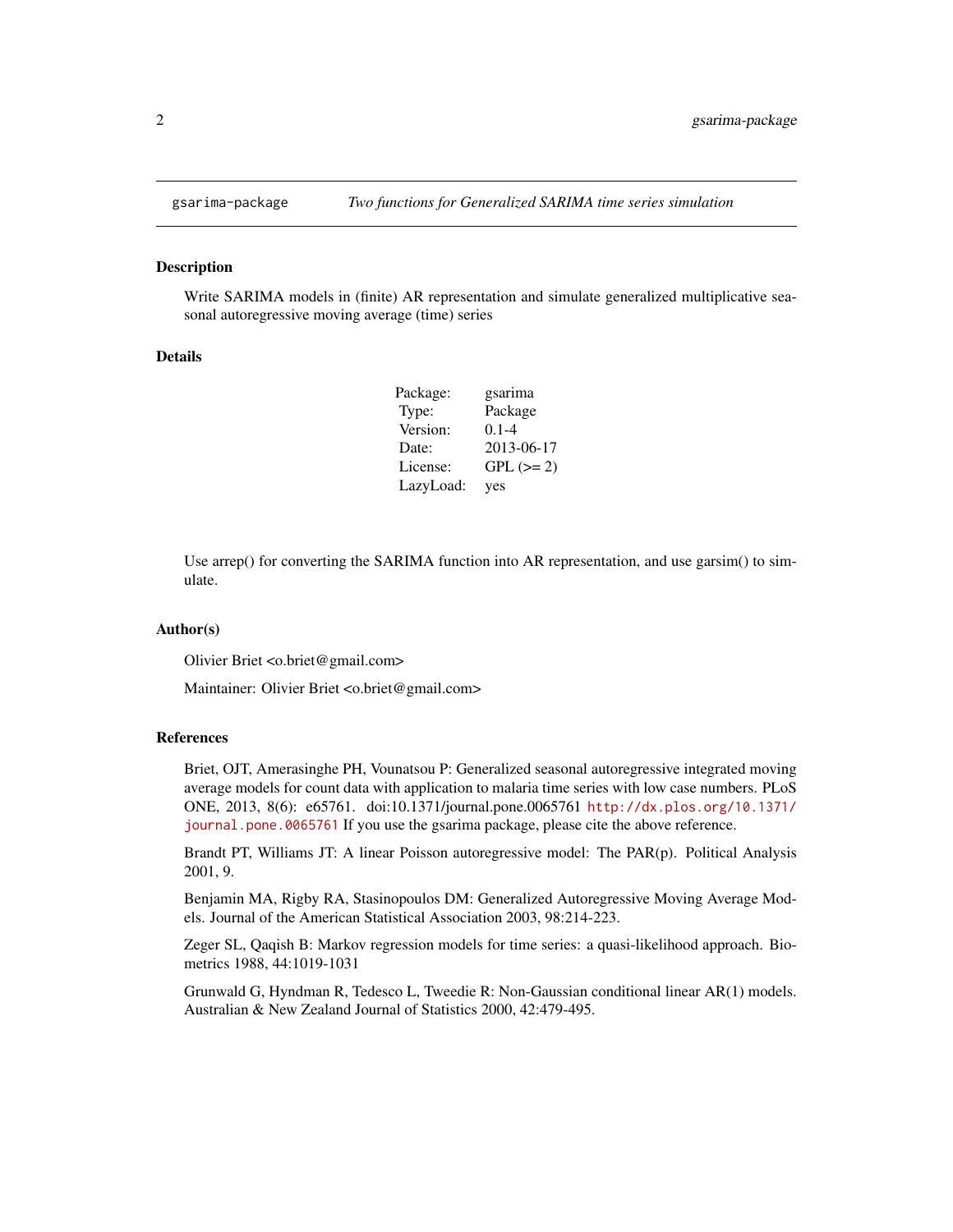<span id="page-2-0"></span>

#### **Description**

Invert (invertible) SARIMA(p, d, q, P, D, Q) models to ar representation.

#### Usage

```
arrep(notation = "arima", phi = c(rep(\theta, 1\theta)), d = \theta, theta = c(rep(\theta, 1\theta)),
 Phi = c(rep(\emptyset, 1\emptyset)), D = \emptyset, Theta = c(rep(\emptyset, 1\emptyset)), frequency = 1)
```
#### Arguments

| notation  | "arima" for notation of the type used by the function arima(stats), "dse1" for<br>type notation used by the package dse1. |
|-----------|---------------------------------------------------------------------------------------------------------------------------|
| phi       | p vector of autoregressive coefficient.                                                                                   |
| d         | difference operator, implemented: d element of $(0,1,2)$ .                                                                |
| theta     | q vector of moving average coefficients.                                                                                  |
| Phi       | P vector of seasonal autoregressive coefficients.                                                                         |
| D.        | Seasonal difference operator, implemented: D element of $(0,1,2)$ .                                                       |
| Theta     | Q vector of seasonal moving average coefficients.                                                                         |
| frequency | The frequency of the seasonality (e.g. frequency $= 12$ for monthly series with<br>annual periodicity).                   |

#### Details

For input, positive values of phi, theta, Phi and Theta indicate positive dependence. Implemented for p,q,P,Q element of  $c(0,1,2,3,4,5,6,7,8,9,10)$ . The ar representation is truncated at coefficients less than 1.0e-10. Values of theta, Theta near non invertibility (-1 or 1) will not be practical and will cause near infinite lags, especially for Theta and large frequency.

#### Value

A vector containing a truncated autoregressive representation of a SARIMA model. This can be used as input for the function gar.sim.

#### Author(s)

Olivier Briet < o.briet@gmail.com >

#### References

Briet, OJT, Amerasinghe PH, Vounatsou P: Generalized seasonal autoregressive integrated moving average models for count data with application to malaria time series with low case numbers. PLoS ONE, 2013, 8(6): e65761. doi:10.1371/journal.pone.0065761 [http://dx.plos.org/10.1371/](http://dx.plos.org/10.1371/journal.pone.0065761) [journal.pone.0065761](http://dx.plos.org/10.1371/journal.pone.0065761) If you use the gsarima package, please cite the above reference.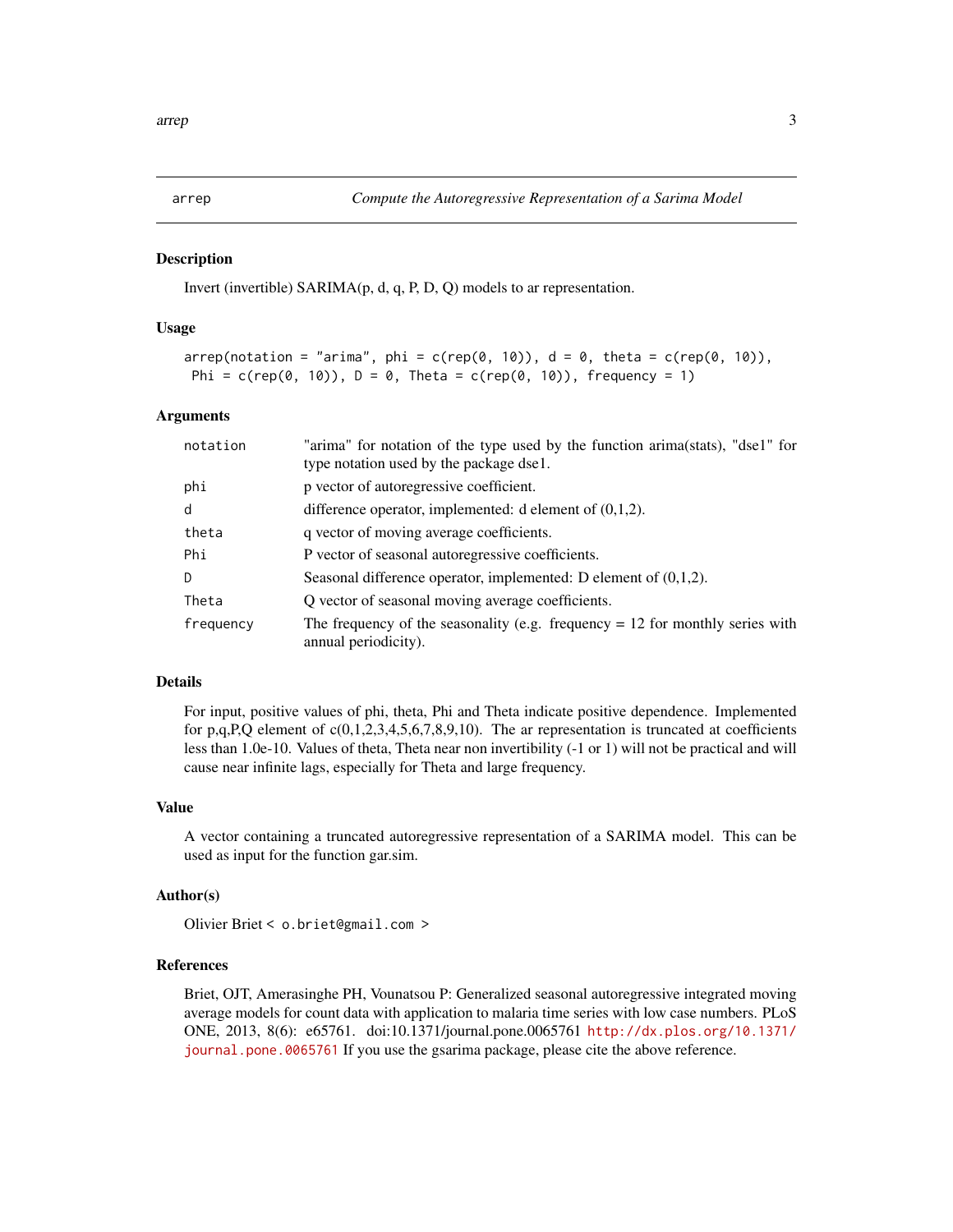4 garsim

#### See Also

'garsim'.

#### Examples

```
phi<-c(0.5, 0.3, 0.1)
theta<-c(0.6, 0.2, 0.2)
ar<-arrep(phi=phi, theta=theta, frequency=12)
check<-(acf2AR(ARMAacf(ar=phi, ma=theta, lag.max = 100, pacf = FALSE))[100,1:length(ar)])
as.data.frame(cbind(ar,check))
phi<-c(0.2,0.5)
theta<-c(0.4)Phi<-c(0.6)Theta<-c(0.3)d < -2D < -1frequency<-12
ar<-arrep(phi=phi, theta=theta, Phi=Phi, Theta=Theta, frequency= frequency, d=d, D=D)
N<-500
intercept<-10
data.sim <- garsim(n=(N+length(ar)),phi=ar, X=matrix(rep(intercept,(N+ length(ar)))),
beta=1, sd=1)
y<-data.sim[1+length(ar): (N+length(ar))]
tsy<-ts(y, freq= frequency)
plot(tsy)
\text{arima}(\text{tsy}, \text{order}=\text{c}(2,2,1), \text{sesonal}=\text{list}(\text{order}=\text{c}(1,1,1)))
```

|  | arsım |
|--|-------|
|  |       |

Simulate a Generalized Autoregressive Time Series

#### Description

Simulate a time series using a general autoregressive model.

#### Usage

```
garsim(n, phi, X = matrix(0, nrow = n), beta = as.matrix(0), sd = 1,
family = "gaussian", transform.Xbeta = "identity", link = "identity",
minimum = 0, zero.correction = "zq1", c = 1, theta = 0)
```
#### Arguments

| n    | The number of simulated values.                                                                                                  |
|------|----------------------------------------------------------------------------------------------------------------------------------|
| phi  | A vector of autoregressive parameters of length p.                                                                               |
| X    | An n by m optional matrix of external covariates, optionally including an inter-<br>cept (recommended for family $=$ "poisson"). |
| beta | An m vector of coefficients.                                                                                                     |

<span id="page-3-0"></span>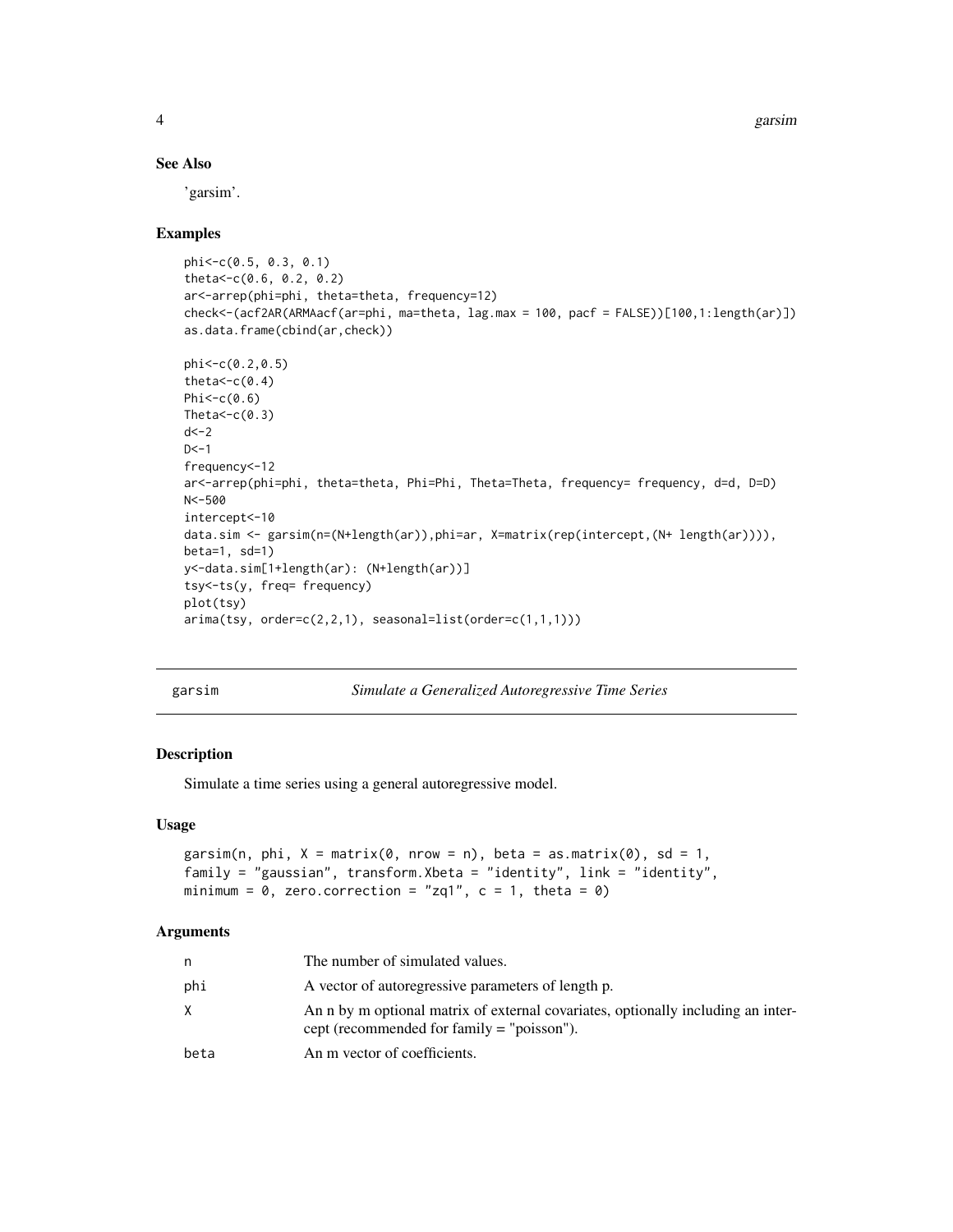| sd              | Standard deviation for Gaussian family.                                                                                                                                                                                                                                                                                  |
|-----------------|--------------------------------------------------------------------------------------------------------------------------------------------------------------------------------------------------------------------------------------------------------------------------------------------------------------------------|
| family          | Distribution family, defaults to "gaussian".                                                                                                                                                                                                                                                                             |
| transform.Xbeta |                                                                                                                                                                                                                                                                                                                          |
|                 | Optional transformation for the product of covariates and coefficients, see De-<br>tails.                                                                                                                                                                                                                                |
| link            | The link function, defaults to "identity".                                                                                                                                                                                                                                                                               |
| minimum         | A minimum value for the mean parameter of the Poisson and Negative Bino-<br>mialdistributions (only applicable for link="identity" and family = $c$ ("poisson", "negative.binomial")).<br>Defaults to 0. A small positive value will allow non-stationary series to "grow"<br>after encountering a simulated value of 0. |
| zero.correction |                                                                                                                                                                                                                                                                                                                          |
|                 | Method for transformation for dealing with zero values (only applicable when<br>$link = "log")$ , see Details.                                                                                                                                                                                                           |
| C               | The constant used for transformation before taking the logarithm (only applica-<br>ble when $link = "log")$ . A value between 0 and 1 is recommended.                                                                                                                                                                    |
| theta           | Parameter theta (for family = "negative.binomial").                                                                                                                                                                                                                                                                      |
|                 |                                                                                                                                                                                                                                                                                                                          |

#### Details

Implemented are the following models: 1) family = "gaussian", link = "identity" 2) family = "poisson", link = "identity" 3) family = "poisson", link = "identity", transform.Xbeta = "exponential" 4) family = "poisson", link = "log", zero.correction = "zq1" 5) family = "poisson", link = "log", zero.correction = "zq2" 6) family = "negative.binomial", link = "identity" 7) family = "negative.binomial", link = "identity", transform.Xbeta = "exponential" 8) family = "negative.binomial", link = "log", zero.correction = "zq1" 9) family = "negative.binomial", link = "log", zero.correction  $=$  "zq2"

Models 1 to 4 are within the family of GARMA models of Benjamin and colleagues 2003 Model 2 is the extension to higher order p of a Poisson CLAR(1) model proposed by Grunwald and colleagues (2000). Model 3 is a modification of the PAR(p) data generating process ([http://www.utdallas.](http://www.utdallas.edu/~pxb054000/code/pests.r) [edu/~pxb054000/code/pests.r](http://www.utdallas.edu/~pxb054000/code/pests.r)) of Brandt and Williams (2001). Note that for psi = 0, the model reduces to a standard Poisson model with log-link function. For a model without external variables (only an intercept), the transformation of Xbeta has no consequence and then model 3 is the same as model 2. Model 4 corresponds to model 2.2 of Zeger and Qaqish (1988). The value c is only added to values of zero prior to taking the log. Models 6 to 9 are similar but with negative binomial distribution

#### Value

An autoregressive series of length n. Note that the first p data do not have autoregressive structure.

#### Note

Version 0.1-2: bug corrected and garmaFit example given

#### Author(s)

Olivier Briet < o.briet@gmail.com >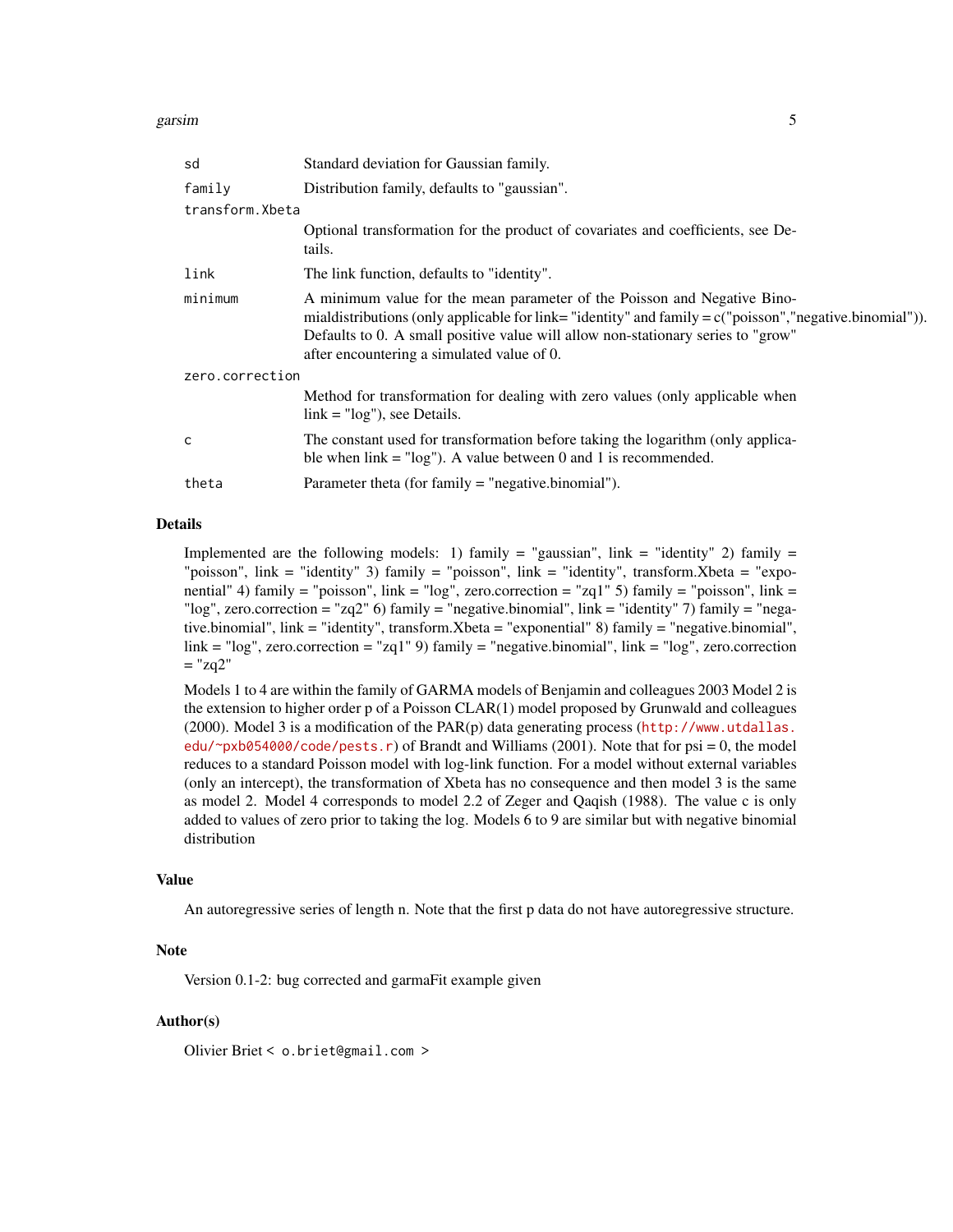#### References

Briet, OJT, Amerasinghe PH, Vounatsou P: Generalized seasonal autoregressive integrated moving average models for count data with application to malaria time series with low case numbers. PLoS ONE, 2013, 8(6): e65761. doi:10.1371/journal.pone.0065761 [http://dx.plos.org/10.1371/](http://dx.plos.org/10.1371/journal.pone.0065761) [journal.pone.0065761](http://dx.plos.org/10.1371/journal.pone.0065761) If you use the gsarima package, please cite the above reference.

Brandt PT, Williams JT: A linear Poisson autoregressive model: The PAR(p). Political Analysis 2001, 9.

Benjamin MA, Rigby RA, Stasinopoulos DM: Generalized Autoregressive Moving Average Models. Journal of the American Statistical Association 2003, 98:214-223.

Zeger SL, Qaqish B: Markov regression models for time series: a quasi-likelihood approach. Biometrics 1988, 44:1019-1031

Grunwald G, Hyndman R, Tedesco L, Tweedie R: Non-Gaussian conditional linear AR(1) models. Australian & New Zealand Journal of Statistics 2000, 42:479-495.

#### See Also

'rnegbin(MASS)', 'arrep'.

#### Examples

```
N<-1000
 ar < -c(0.8)intercept<-2
 frequency<-1
 x<- rnorm(N)
 beta.x<-0.7
 #Gaussian simulation with covariate
 X=matrix(c(rep(intercept, N+length(ar)), rep(0, length(ar)), x), ncol=2)
 y.sim <- garsim(n=(N+length(ar)),phi=ar, X=X, beta=c(1,beta.x), sd=sqrt(1))
 y<-y.sim[(1+length(ar)):(N+length(ar))]
 tsy<-ts(y, freq=frequency)
 plot(tsy)
 arima(tsy, order=c(1,0,0), xreg=x)
 #Gaussian simulation with covariate and deterministic seasonality through first order harmonic
 ar < -c(1.4, -0.4)frequency<-12
 beta.x<-c(0.7,4,4)
 X<-matrix(nrow= (N+ length(ar)), ncol=3)
 for (t in 1: length(ar)){
X[t,1]<-0
X[t,2]<-sin(2*pi*(t- length(ar))/frequency)
X[t,3]<- cos(2*pi*(t- length(ar))/frequency)
 }
 for (t in (1+ length(ar)): (N+ length(ar))){
X[t,1]<-x[t- length(ar)]
X[t,2]<-sin(2*pi*(t- length(ar))/frequency)
X[t,3]<- cos(2*pi*(t- length(ar))/frequency)
 }
 y.sim <- garsim(n=(N+length(ar)),phi=ar, X=X, beta= beta.x, sd=sqrt(1))
```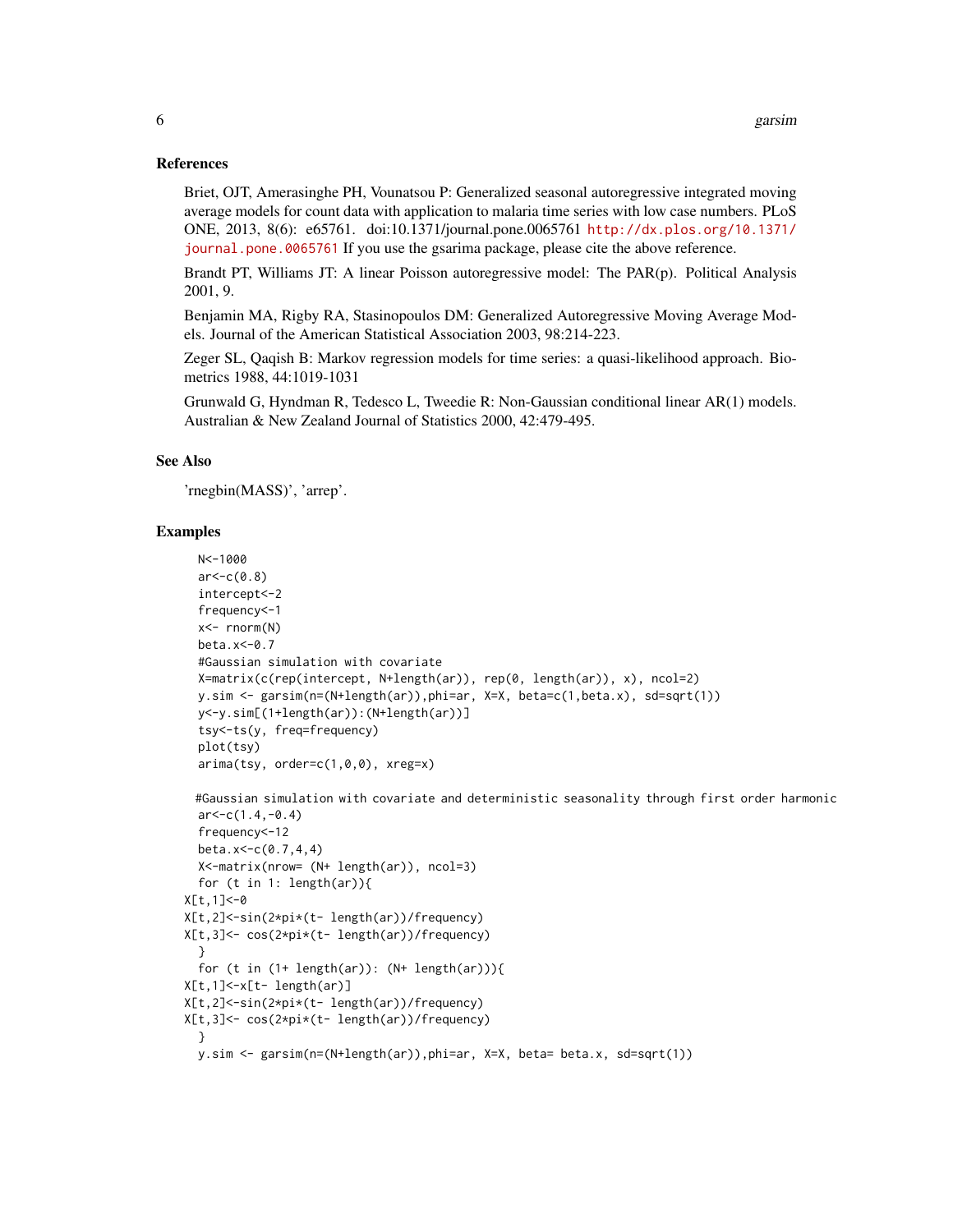#### garsim  $\sim$  7  $\sim$  7  $\sim$  7  $\sim$  7  $\sim$  7  $\sim$  7  $\sim$  7  $\sim$  7  $\sim$  7  $\sim$  7  $\sim$  7  $\sim$  7  $\sim$  7  $\sim$  7  $\sim$  7  $\sim$  7  $\sim$  7  $\sim$  7  $\sim$  7  $\sim$  7  $\sim$  7  $\sim$  7  $\sim$  7  $\sim$  7  $\sim$  7  $\sim$  7  $\sim$  7  $\sim$  7  $\sim$  7  $\sim$  7  $\sim$

```
y<-y.sim[(1+length(ar)):(N+length(ar))]
 tsy<-ts(y, freq=frequency)
 plot(tsy)
 Xreg<-matrix(nrow= N, ncol=3)
 for (t in 1: N){
Xreg[t,1]<-x[t]
Xreg[t,2]<-sin(2*pi*t/frequency)
Xreg[t,3]<- cos(2*pi*t/frequency)
 }
 arimares<-arima(tsy, order=c(1,1,0), xreg=Xreg)
 tsdiag(arimares)
 arimares
 #Negative binomial simulation with covariate
 ar < -c(0.8)frequency<-1
 beta.x<-0.7
 X=matrix(c(rep(log(intercept), N+length(ar)), rep(0, length(ar)), x), ncol=2)
 y.sim <- garsim(n=(N+length(ar)), phi=ar, beta=c(1,beta.x), link= "log",
  family= "negative.binomial", zero.correction = "zq1", c=1, theta=5, X=X)
 y<-y.sim[(1+length(ar)):(N+length(ar))]
 tsy<-ts(y, freq=frequency)
 plot(tsy)
 library(gamlss.util)
 m10<-garmaFit(y~x-1, order=c(1,0), family=NBI, alpha=1)
 sm10<-summary(m10)
  sm10
 1/sm10$sigma #compare with theta specified for negative binomial
 #Poisson ARMA(1,1) with identity link and negative auto correlation
 N<-500
 phi<-c(-0.8)
 theta<-c(0.6)ar<-arrep(phi=phi, theta=theta)
 check<-(acf2AR(ARMAacf(ar=phi, ma=theta, lag.max = 100, pacf = FALSE))[100,1:length(ar)])
 as.data.frame(cbind(ar,check))
 intercept<-100
 frequency<-1
 X=matrix(c(rep(intercept, N+length(ar))), ncol=1)
 y.sim <- garsim(n=(N+length(ar)), phi=ar, beta=c(1), link= "identity",
  family= "poisson", minimum = -100, X=X)
 y<-y.sim[(1+length(ar)):(N+length(ar))]
 tsy<-ts(y, freq=frequency)
 plot(tsy)
 #Poisson AR(1) with identity link and negative auto correlation
 N<-1000
 ar < -c(-0.8)intercept<-100
 frequency<-1
 X=matrix(c(rep(intercept, N+length(ar))), ncol=1)
 y.sim <- garsim(n=(N+length(ar)), phi=ar, beta=c(1), link= "identity",
```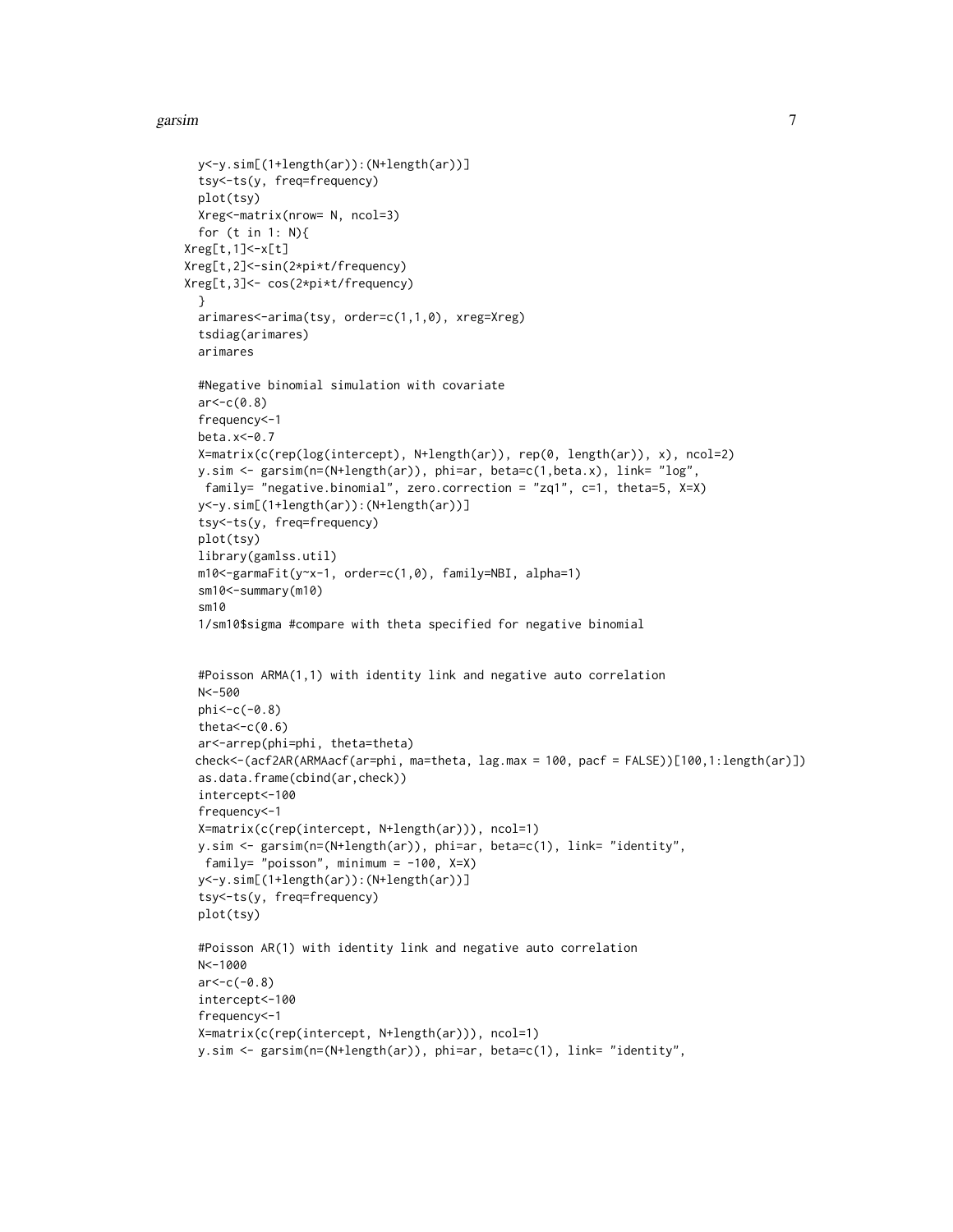```
8 garsim and the set of the set of the set of the set of the set of the set of the set of the set of the set of the set of the set of the set of the set of the set of the set of the set of the set of the set of the set of
```

```
family= "poisson", minimum = -100, X=X)
y<-y.sim[(1+length(ar)):(N+length(ar))]
tsy<-ts(y, freq=frequency)
plot(tsy)
#Example of negative binomial GSARIMA(2,1,0,0,0,1)x
phi<-c(0.5,0.2)
theta<-c(0)
Theta<-c(0.5)Phi<-c(0)d < -c(1)D < -c(0)frequency<-12
ar<-arrep(phi=phi, theta=theta, Phi=Phi, Theta=Theta, frequency= frequency, d=d, D=D)
N<-c(1000)
intercept<-c(10)
x<- rnorm(N)
beta.x<-c(0.7)
X<-matrix(c(rep(log(intercept), N+length(ar)), rep(0, length(ar)), x), ncol=2)
c < -c(1)y.sim <- garsim(n=(N+length(ar)), phi=ar, beta=c(1,beta.x), link= "log",
family= "negative.binomial", zero.correction = "zq1", c=c, theta=5, X=X)
y<-y.sim[(1+length(ar)):(N+length(ar))]
tsy<-ts(y, freq=frequency)
plot(tsy)
plot(log(tsy))
```